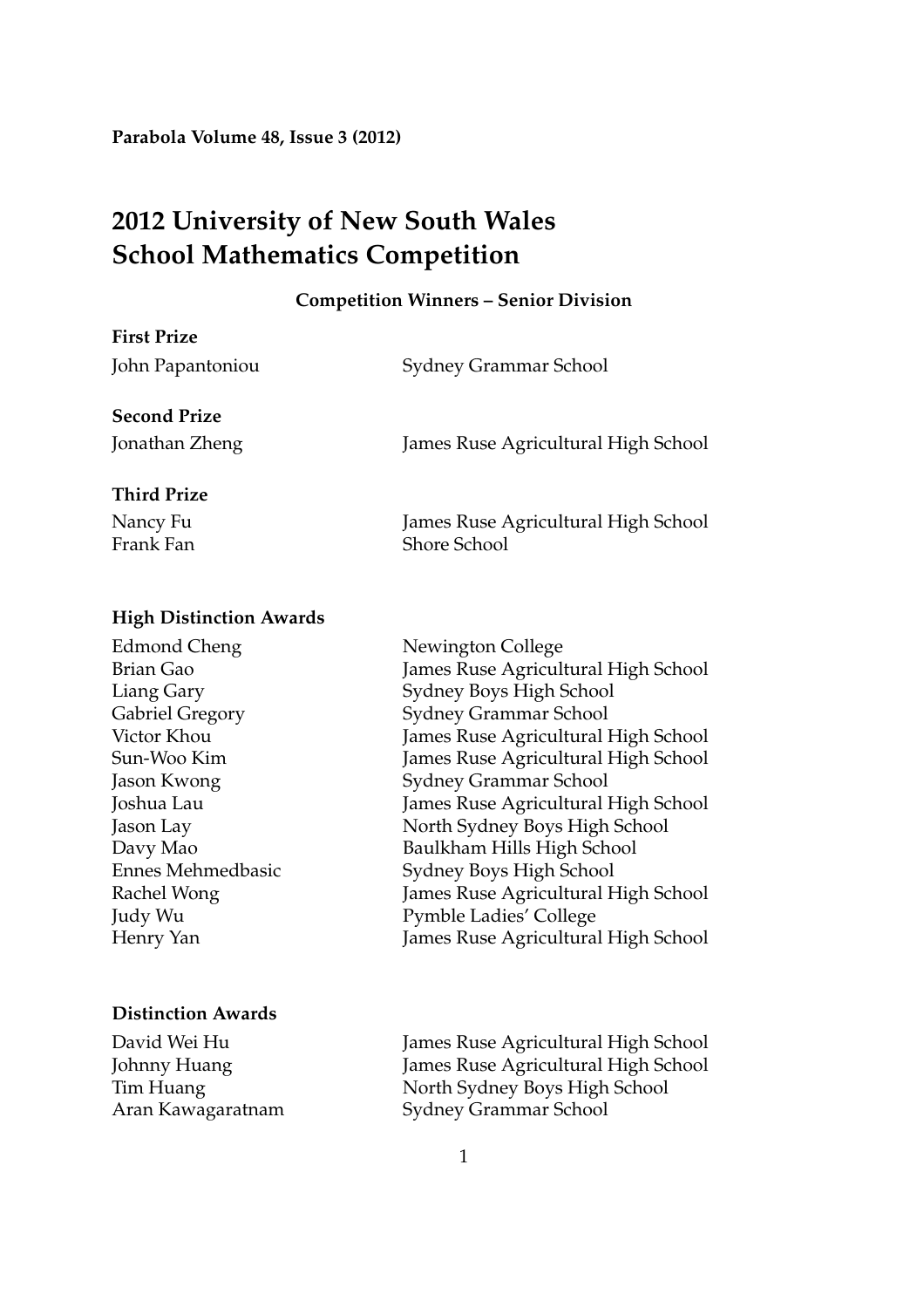Andrew Charles Spooner The Canberra College Kim Tong MLC School Alexander Matthew Turner Sydney Grammar School Laclan Vom Sydney Grammar School

#### **Credit Awards**

Akhill Bansal Sydney Grammar School Wei-Ming (James) Chen Sydney Boys High School Ali Reis Cimen Sydney Grammar School Marcus Stephan Dahl Sydney Grammar School Max Fisher Sydney Grammar School Angus Gruen Narrabundah College Kevin Li Sydney Grammar School Ross Alfreds Pure The Canberra College Jack Spilecki Sydney Grammar School Keerthana Sritharan Pymble Ladies' College

Henry Liang North Sydney Boys High School Shelley She James Ruse Agricultural High School Michael Wong James Ruse Agricultural High School Gary Xu James Ruse Agricultural High School Radman Zhang James Ruse Agricultural High School Albert Zhou North Sydney Boys High School

Tom Alexander Allchurch Sydney Grammar School Joseph Bang James Ruse Agricultural High School Rena Hai-Man Cao North Sydney Girls' High School Desmond Cheang Normanhurst Boys High School Allan Y. J. Chen North Sydney Boys High School Peggye Chen North Sydney Girls' High School Alex Puikit Choi James Ruse Agricultural High School Chris He-Chuan Gu James Ruse Agricultural High School Sean Harris Melba Copland Secondary School Frank Huang James Ruse Agricultural High School Niroshan Jeyakumar James Ruse Agricultural High School Dawen Lin North Sydney Boys High School Cosmo Liu James Ruse Agricultural High School Gabriel Low Normanhurst Boys High School Jason Ma Baulkham Hills High School Patrick Mah Baulkham Hills High School Vivian Qin James Ruse Agricultural High School Piao Xue (Amy) Shang James Ruse Agricultural High School Vithoo Sivanathan James Ruse Agricultural High School Richard Tan James Ruse Agricultural High School Ashleigh Thomas Baulkham Hills High School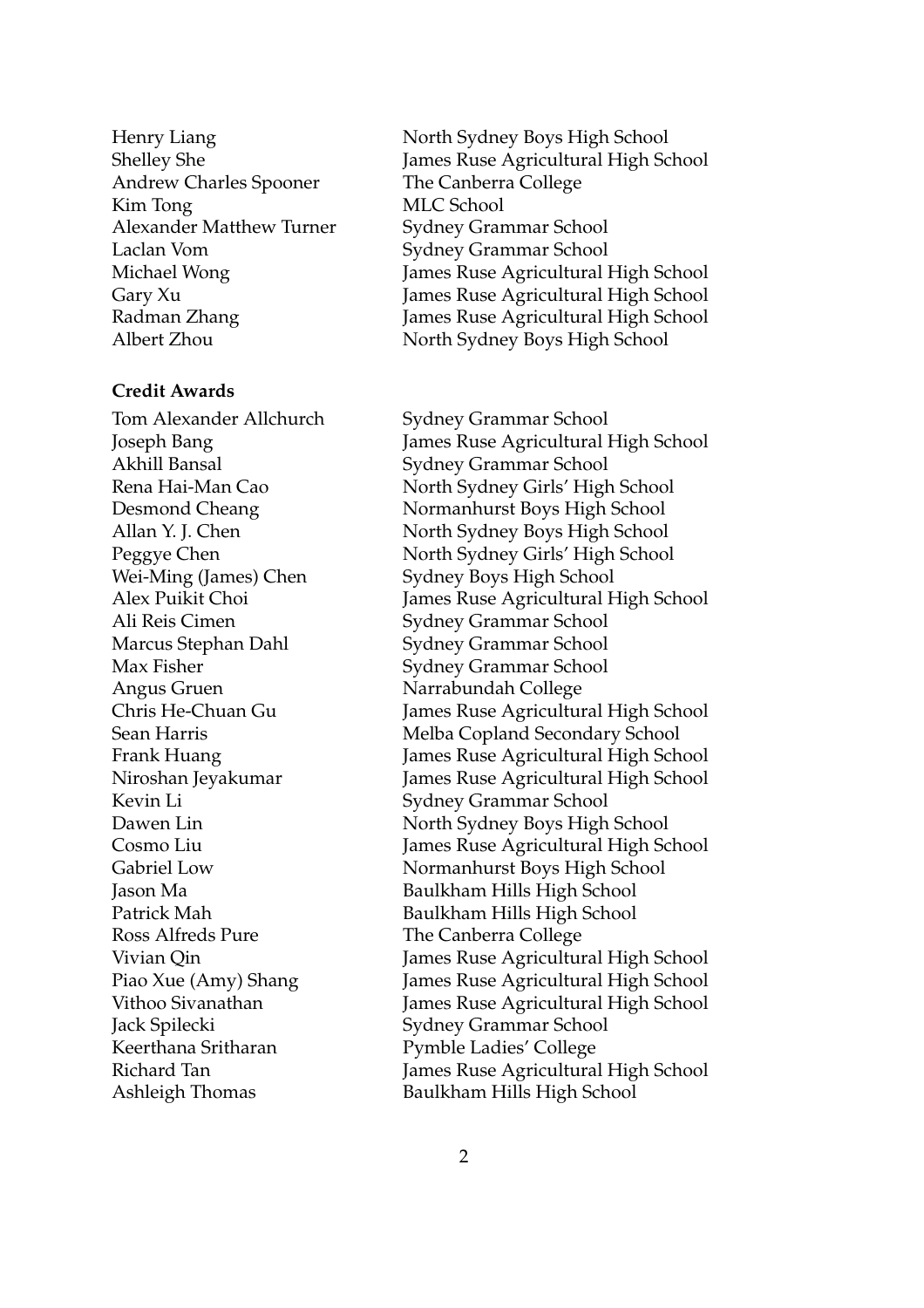Benjamin Wang The Canberra College Karl Yan Shore School

Benjamin Thompson Narrabundah College Erny Tsao James Ruse Agricultural High School James Ruse Agricultural High School Justin Wang 7 (James Ruse Agricultural High School William Wang Sydney Grammar School Judy Fangzhou Xu James Ruse Agricultural High School Jason Tjun-Cheung Yip James Ruse Agricultural High School Sidney Yiu James Ruse Agricultural High School Helen Haili Zhang Pymble Ladies' College Andy Zhou Baulkham Hills High School Kevin Zhou North Sydney Boys High School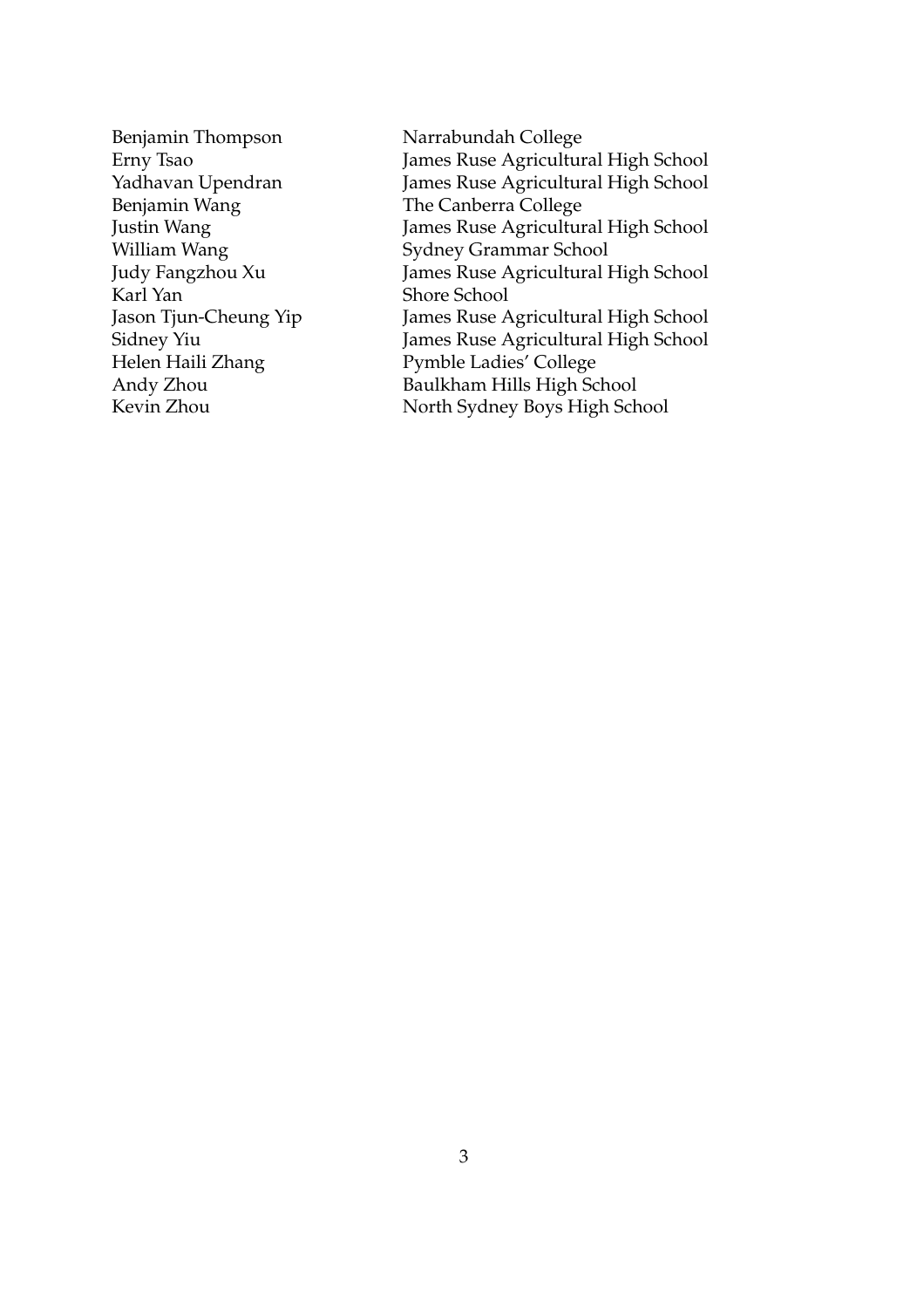#### **Competition Winners – Junior Division**

# **First Prize**

Praveen Wijeratna James Ruse Agricultural High School

# **Second Prize**

Andy Tran Baulkham Hills High School

# **Third Prize**

Damon Zhong Shore School

# **High Distinction Awards**

### **Distinction Awards**

Tianchen Lan Kambala

Vaishnavi Calisa North Sydney Girls' High School William Clarke Sydney Grammar School Oliver Fisher Normanhurst Boys High School Anthony Hannigan Normanhurst Boys High School Wilson Liu James Ruse Agricultural High School Andrew Manton-Hall Sydney Grammar School Rishi Maran North Sydney Boys High School Seyoon Ragavan Knox Grammar School Stephen Roche Sydney Grammar School Patrick So James Ruse Agricultural High School Yang Song James Ruse Agricultural High School David Wong North Sydney Boys High School Kevin Xian James Ruse Agricultural High School Runlin Linda Yang Pymble Ladies' College

Ethan Chai Sydney Grammar School Katrina Chau North Sydney Girls' High School Winnie Cheung Tames Ruse Agricultural High School Andy Deng Baulkham Hills High School Deborah Du North Sydney Girls' High School Isabelle Gray Pymble Ladies' College Jack Jiang James Ruse Agricultural High School Vincent Jiang Sydney Grammar School Samuel Lin James Ruse Agricultural High School Kevin Shi James Ruse Agricultural High School Patrick Song James Ruse Agricultural High School Michael Sun James Ruse Agricultural High School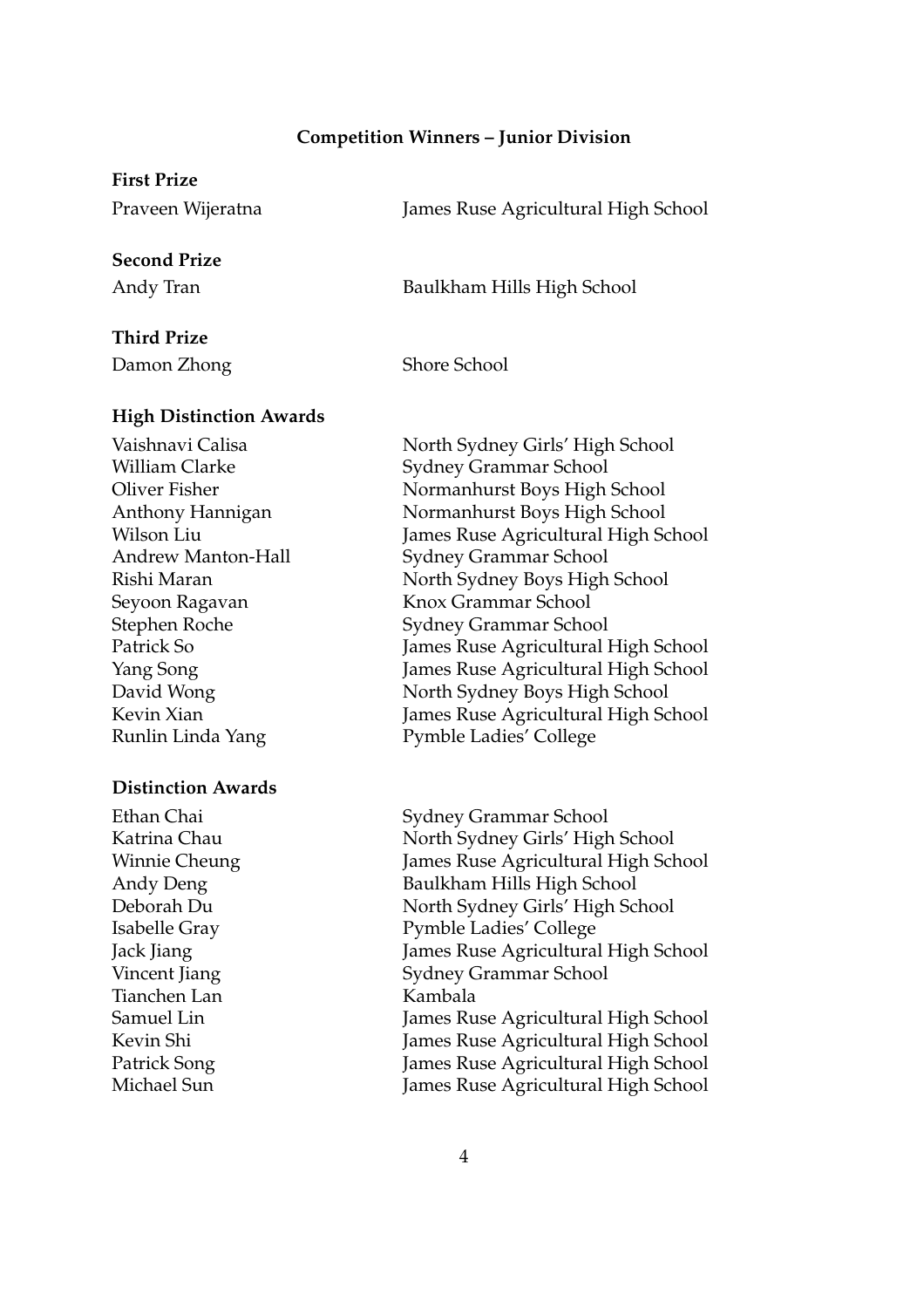# **Credit Awards**

Brian Chau Sydney Grammar School Richard Gong Sydney Grammar School Mickey Kondo Shore School Grant Kynaston Sydney Grammar School Calvin Li Shore School Sarah Guyan Li Kambala Allen Lu Sydney Grammar School Michael Chang Ha Park Shore School Nathan Richards Shore School

Zhenyi Wang Kincoppal-Rose Bay School Of The Sacred Heart Lisa Wei North Sydney Girls' High School Justin Wu James Ruse Agricultural High School

Christopher Chen Sydney Boys High School Nelson Chen North Sydney Boys High School Kenric Chui James Ruse Agricultural High School Harry Dinh Baulkham Hills High School Lillian Dong North Sydney Girls' High School Tina Feng North Sydney Girls' High School Royce Gu James Ruse Agricultural High School Adam Halmy Normanhurst Boys High School Raymond Hang James Ruse Agricultural High School Cameron Hinton James Ruse Agricultural High School Lisa Huang North Sydney Girls' High School Sherrington Li James Ruse Agricultural High School James Lin North Sydney Boys High School Raye Lin North Sydney Boys High School David Liu James Ruse Agricultural High School Joanne Liu James Ruse Agricultural High School Michael Manansala Baulkham Hills High School James Manton-Hall Sydney Grammar School Saimurooban Muralidaran James Ruse Agricultural High School Andrew Pan James Ruse Agricultural High School Kajanan Parameshwaran James Ruse Agricultural High School Eryuan Sheng North Sydney Boys High School Alexander Su Sydney Grammar School Nathan Wang-Ly Sydney Boys High School Ann Wen North Sydney Girls' High School Jackie Wu James Ruse Agricultural High School Stephanie Wu James Ruse Agricultural High School Kathy Xu James Ruse Agricultural High School Serine Yau North Sydney Girls' High School